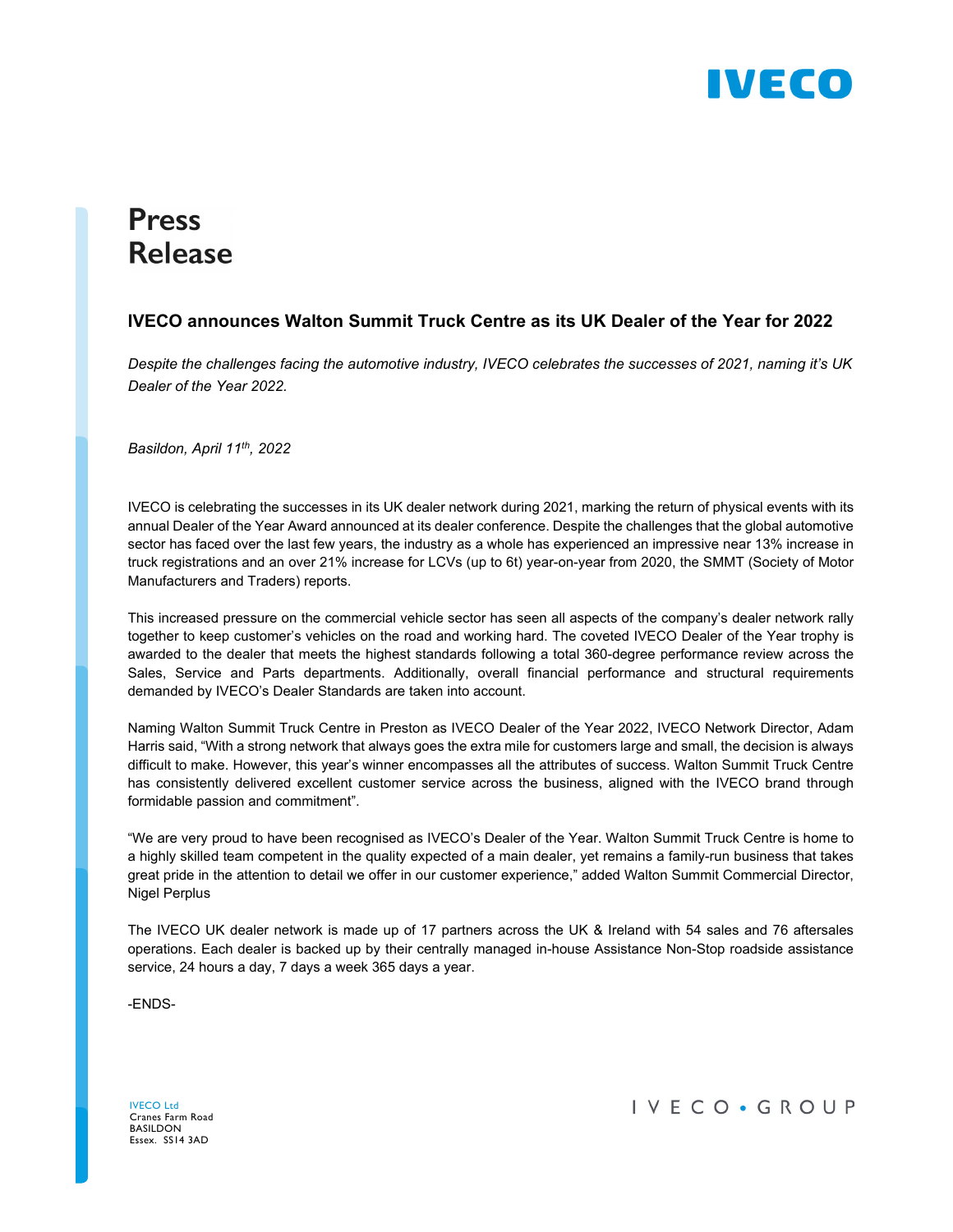

#### **IVECO**

IVECO is a brand of Iveco Group N.V. (MI:IVG), IVECO designs, manufactures and markets a wide range of light, medium and heavy commercial vehicles, *off‐road trucks, and vehicles for applications such as off‐road missions.*

The brand's wide range of products include the Daily, a vehicle that covers the 3.3 - 7.2-ton vehicle weight segment, the Eurocargo from 6 - 19 tons and, in the heavy segment above 16 tons, the IVECO WAY range with the on-road IVECO S-WAY, the off-road IVECO T-WAY and the IVECO X-WAY for light offroad missions. In addition, the IVECO Astra brand builds off-road trucks, rigid and articulated dumpers as well as special vehicles.

IVECO employs close to 21,000 individuals globally. It manages production sites in 7 countries throughout Europe, Asia, Africa, Oceania and Latin America where it produces vehicles featuring the latest advanced technologies. 4,200 sales and service outlets in over 160 countries quarantee technical support *wherever an IVECO vehicle is at work.*

*For further information about IVECO: www.iveco.com*



http://www.facebook.com/IVECOUK

- http://twitter.com/IVECOuk
- http://www.youtube.com/IVECO
- ତି https://www.instagram.com/iveco

For more information contact:

Lisa Fuller, Brand Marketing and Communications Manager IVECO Ltd Tel. +44 (0)7740 448110 lisa.fuller@IVECO.com www.IVECO.co.uk Tom Waugh, IVECO Account Manager

Nobull Communications Tel. +44 (0)7899 965115 iveco@nobullcomms.co.uk

IVECO Ltd Cranes Farm Road BASILDON Essex. SS14 3AD

## IVECO · GROUP